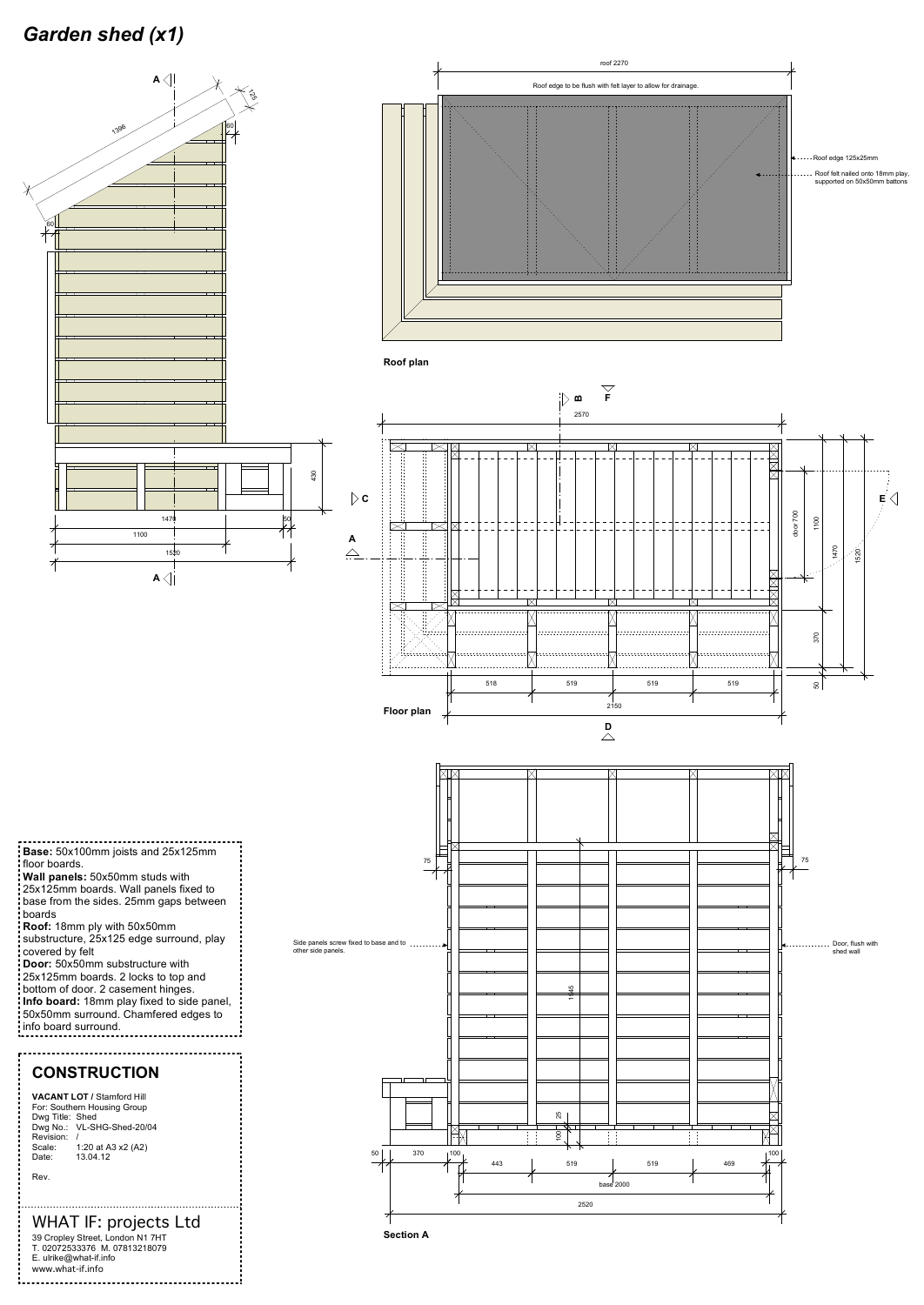

**Elevation D Elevation E**